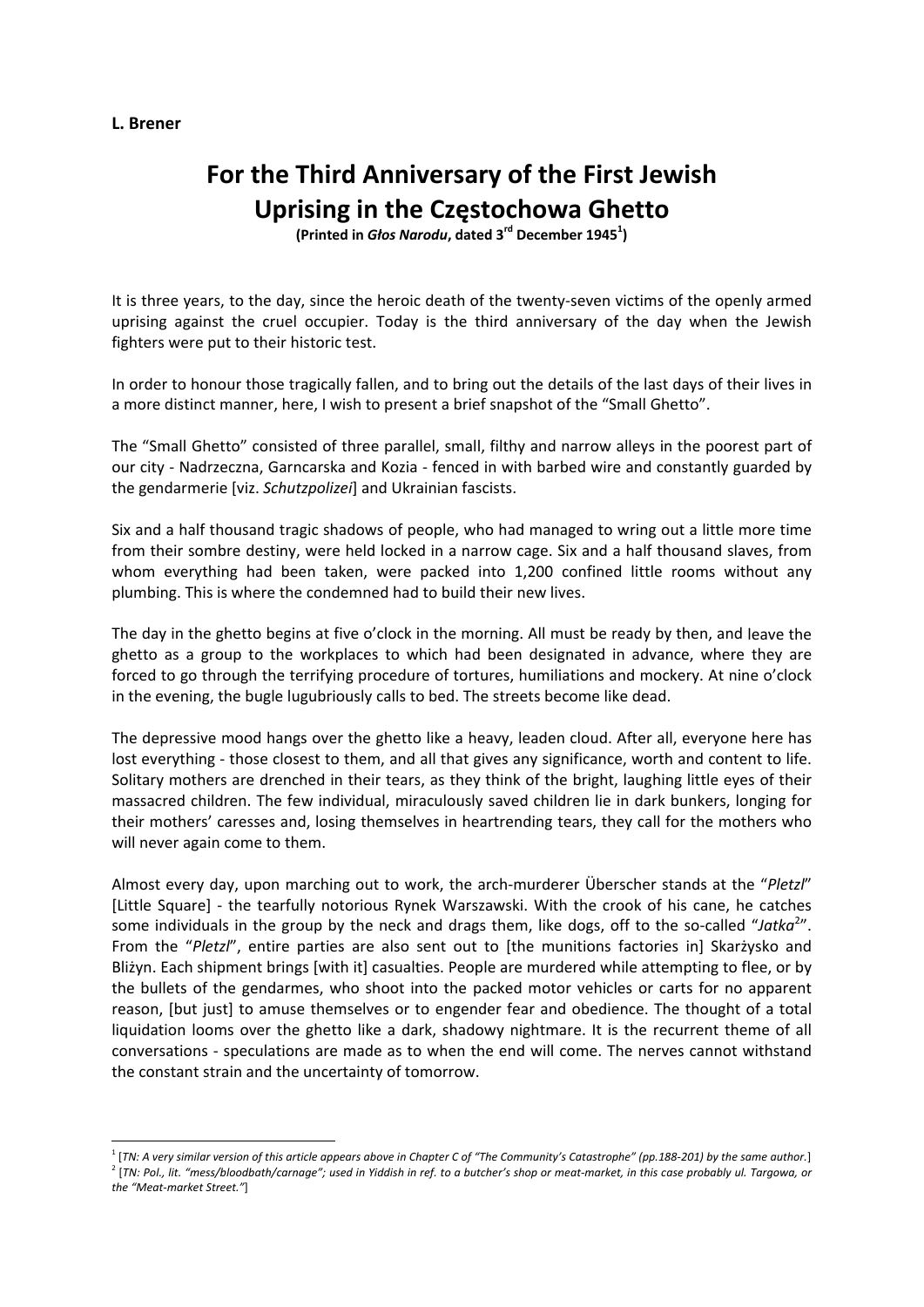But there are also some who do not wait passively with their arms crossed. This is the youth of the Fighting Organisation, who conduct underground operations in the bunkers and cellars. Here young girls and boys sit, without differentiation between political beliefs, and consolidate their hatred inside themselves. The dreadful, vegetative state in ghetto oppresses them. But they, the condemned, shed off the helplessness, despair and pain and, with a mighty will, forge forth the action. Girls and boys, practically children, create a little enchanted world in the dark cellars and holes.

The unhappiness is turned into a luminous, profound love, and the bewilderment ‐ into boundless hatred.

Love and hate! Love for the memory of those so tragically annihilated, and hatred towards the German murderers and bandits. The work goes on day and night ‐ revolvers are stashed away and, at the risk of life, bullets and dynamite, which are stolen from the German munitions factories, are smuggled into the ghetto. Under the permanent shadow of death, inexperienced young lads clumsily experiment with the manufacture of grenades. A tunnel is dug out with an exit far outside the ghetto, to provide those forced to retreat from the battle with an opportunity of escape.

Spirits in the ghetto gradually change, especially following the great defeat of the German Army in Stalingrad. The number of combatants grows from day to day. The underground activities become stronger, more intensive. The gendarmerie continues its extermination work. New communications and harsher restrictions appear with increasing frequency. Thus, for instance, women and men are not allowed to live on the same street. Each day brings new victims. The sick, whose faces bear the traces of tuberculosis, are shot. Men are shot for visiting their sisters. Mothers, who lost their minds under the pressure of the events and misfortunes, are murdered. Thirteen-year-old girls, who do not go to work in order to prevent their mothers from committing suicide, are massacred. One pays with one's life for staying inside the ghetto [during working hours] for even one day, for leaving work, and so on.

On  $3<sup>rd</sup>$  January 1943, at ten o'clock in the morning, the ghetto is surrounded by a large company of gendarmes and Ukrainian fascists. The ghetto is frantic. It is buzzing like a beehive. A feverish state prevails and despair breaks forth from everyone's eyes ‐ "*What else are they preparing? What other demonic plan do they have for us now?*"

The gendarmes, at the ready, wearing iron [sic steel] helmets, leisurely stroll about by the barbed wire and unconcernedly watch what is happening inside the ghetto.

Suddenly, a division of gendarmes and Ukrainian fascists descends upon the ghetto. Cries of help and screams fill the air. Old people and mothers with children are dragged out from the cellars and attics. Some, resigned, let themselves be led away without resisting. Others fight bitterly and, with all their strength, defend themselves against annihilation. The blood curdles in one's veins, looking upon this tragic wrangle.

The hell in the ghetto's streets lasts all day. The *akcja* is interrupted in the evening, but not finished.

Early morning brings the continuation. And, once again, mothers with children are dragged out of their hiding places and, once more, heartrending cries are heard from almost every house. The groans, the screams, the lamentations and weeping are accompanied with intense gunfire. All the ghetto's inhabitants are driven into the "Market" [viz. Rynek Warszawski], where they are segregated<sup>3</sup>.

 <sup>3</sup> [*TN: Viz. subjected to a "selection."*]